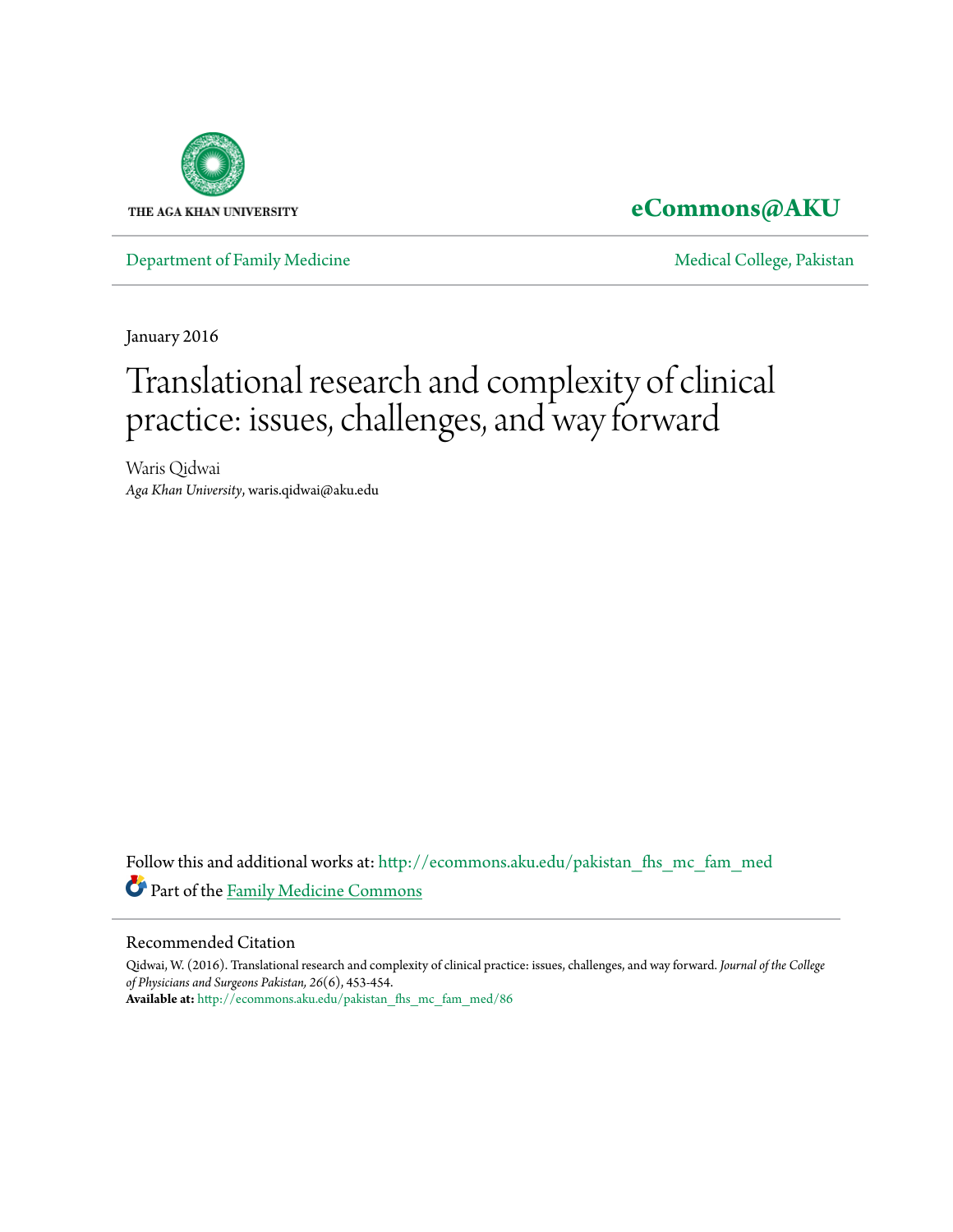## **Translational Research and Complexity of Clinical Practice: Issues, Challenges, and Way Forward**

Waris Qidwai

Healthcare delivery today stands at crossroads with an ever-increasing burden of diseases, coupled with scarcity of resources, to meet growing healthcare related needs.1 This emerging situation demands innovative and careful use of limited resources to improve health of communities and populations across the countries and regions.

Application of the latest research into clinical practice is a mandatory requirement for improving healthcare delivery. Even though challenges are tremendous in its application, its incorporation into clinical practice is a necessity.

Translational Research is considered as a two-stage process. Stage one involves the transfer of new understanding of disease mechanisms, gained in the laboratory, into the development of new methods for diagnosis, therapy and prevention, and their first testing in humans. This is followed by stage two, in which translation of results takes place from clinical studies to everyday clinical practice and health decision-making.2

Application of latest knowledge through research is one of the most effective ways to favourably impact health, which broadly falls into the domain of translational research. It involves generation of new knowledge, followed by its incorporation into clinical practice.<sup>2,3</sup> Translational research faces greater challenges today than ever before. In addition to the challenge of demonstrating favourable impact on health, application of new knowledge is becoming more demanding today due to the complexity of current clinical practice, and the availability of knowledge to the patient.

Evidence suggests that clinical practice has increased in its complexity and continues to do so at a rapid pace.4 Complexity in healthcare is related to factors associated with patients and their healthcare providers, workplace, and technological advances. Healthcare providers are finding it challenging to deal with the increasing pace of

*Department of Family Medicine, Aga Khan University, Karachi.*

*Correspondence: Dr. Waris Qidwai, The Tajuddin Chatoor, Professor and Chairman, Department of Family Medicine, The Aga Khan University, Stadium Road, P. O. Box. 3500, Karachi-74800. E-mail: waris.qidwai@aku.edu*

*Received: April 15, 2016; Accepted: April 26, 2016.*

development in their field, and are increasingly becoming dependent on other resources for effective delivery of healthcare to their patients.3 Today, patients are becoming more aware of healthcare-related issues because of easy access to information. This aspect places an additional pressure on a healthcare provider.5

Dealing with complexity in healthcare involves identifying sources for complexity, looking at ways others have found to deal with them, and to develop coping strategies.6

Barriers to translational research application in the face of complexity of clinical practice include a growing elderly population with multiple comorbidities, which is a patient-related factor; and necessitating a multidisciplinary approach, which is a healthcare providerrelated issue. Requirements of a person-centered model for clinical care, a holistic approach and context consideration in terms of society and culture, are impediments in applying the latest research to clinical practice as they may vary from one culture and society to the other. Cost of the advanced latest technology, treatment options, and products are other limitations.

If a recently developed oral hypoglycemic agent demonstrates effectiveness in clinical trials, it does not necessarily mean that it will work with same efficiency in all clinical situations. It may work differently in patients with multiple comorbidities, since its pharmacodynamics and pharmacokinetics may change. Moreover, it may not work if we do not consider the ability of a patient to procure it, tolerate its side effects, and adhere to its use. This example demonstrates the difficulties associated with application of available evidence into best clinical practice, followed by demonstration of a favourable impact on the variables of interest. An example of translational research is the finding that providing minimum education to private drug sellers in remote areas, where limited healthcare facilities are available, can lead to patient safety. This strategy, based on proven evidence, is now being considered for use by policy-makers.7 Another example is the finding that barbers are re-using disposable syringes which is spreading Hepatitis C in the community. Preventive strategies, based on these findings, are a way forward in controlling spread of Hepatitis C.8

In addition to the application of pure clinical research into practice, evidence exists that collaboration networks, multidisciplinary team capacity, and community engage